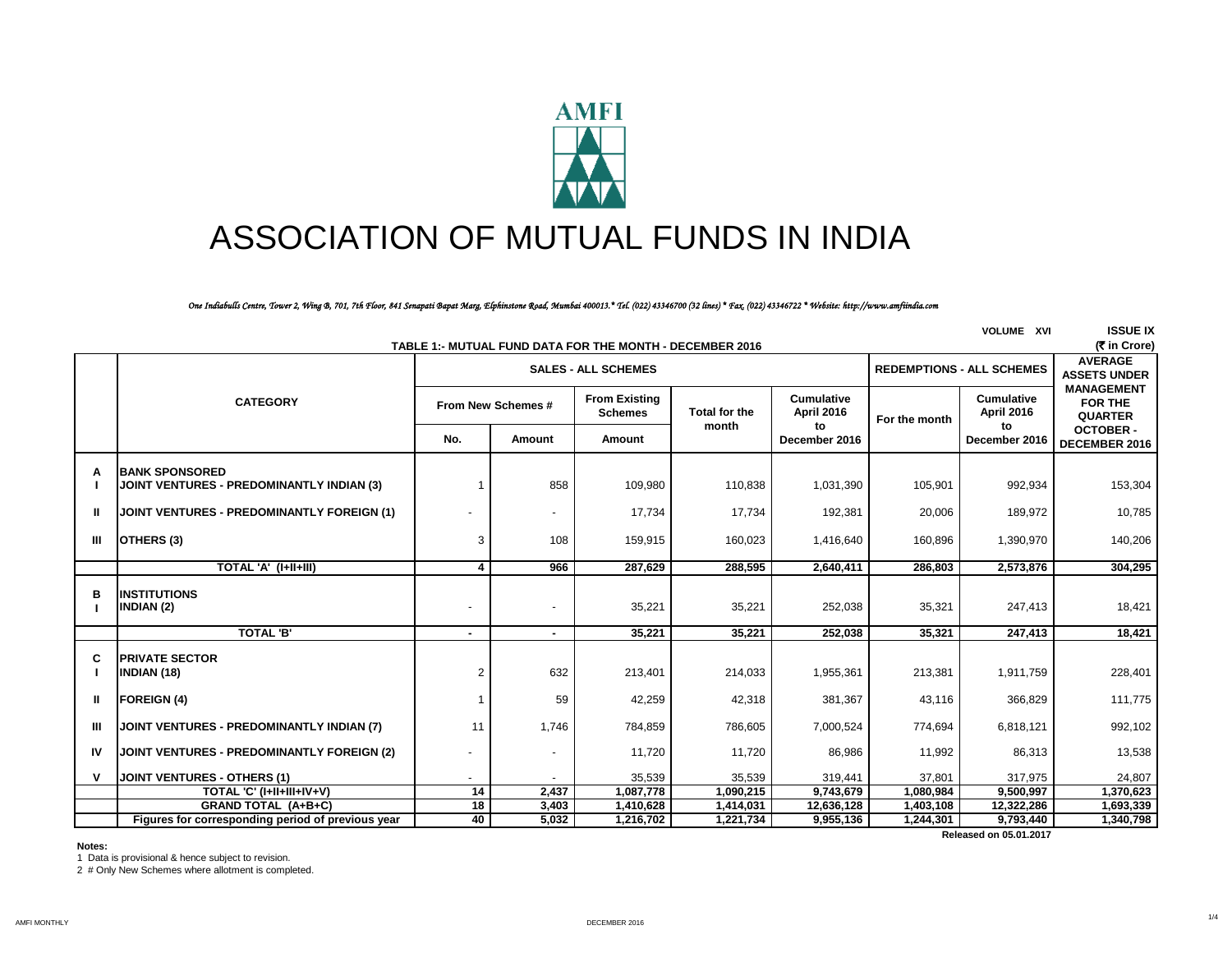| (₹ in Crore)<br>2.1 *NEW SCHEMES LAUNCHED (ALLOTMENT COMPLETED) |                          |          |                          |                  |                          |                      |                      |              |  |
|-----------------------------------------------------------------|--------------------------|----------|--------------------------|------------------|--------------------------|----------------------|----------------------|--------------|--|
|                                                                 |                          | Open End |                          | <b>Close End</b> |                          | <b>Interval Fund</b> |                      | <b>TOTAL</b> |  |
|                                                                 | <b>No.of Schemes</b>     | Amount   | <b>No.of Schemes</b>     | Amount           | <b>No.of Schemes</b>     | Amount               | <b>No.of Schemes</b> | Amount       |  |
| <b>INCOME</b>                                                   | $\overline{\phantom{a}}$ |          |                          | 2,480            |                          |                      | 14                   | 2,480        |  |
| <b>INFRASTRUCTURE DEBT FUND</b>                                 |                          |          |                          |                  |                          |                      |                      |              |  |
| <b>IEQUITY</b>                                                  |                          | 59       |                          | 576              |                          |                      |                      | 635          |  |
| <b>BALANCED</b>                                                 |                          | 288      |                          |                  |                          |                      |                      | 288          |  |
| <b>LIQUID/MONEY MARKET</b>                                      |                          |          |                          |                  |                          |                      |                      |              |  |
| <b>GILT</b>                                                     |                          |          |                          |                  |                          |                      |                      |              |  |
| <b>IELSS - EQUITY</b>                                           |                          |          |                          |                  |                          |                      |                      |              |  |
| <b>GOLD ETF</b>                                                 |                          |          |                          |                  |                          |                      |                      |              |  |
| <b>OTHER ETFS</b>                                               |                          |          | $\overline{\phantom{a}}$ |                  |                          |                      |                      |              |  |
| <b>FUND OF FUNDS INVESTING</b>                                  |                          |          |                          |                  |                          |                      |                      |              |  |
| <b>OVERSEAS</b>                                                 |                          |          |                          |                  | $\overline{\phantom{a}}$ |                      |                      |              |  |
| <b>TOTAL</b>                                                    |                          | 347      | 16                       | 3,056            |                          |                      | 18                   | 3,403        |  |

#### **TABLE 2:- SALES DURING THE MONTH OF DECEMBER 2016 - TYPE AND CATEGORY WISE 2.1 \*NEW SCHEMES LAUNCHED (ALLOTMENT COMPLETED)**

#### **\*NEW SCHEMES LAUNCHED :**

| <b>OPEN END EQUITY:</b>    | <b>BNP Paribas Enhanced Arbitrage Fund</b>                                                                                                                                                                                                                                                                                                                                                                                                                                                                                                      |
|----------------------------|-------------------------------------------------------------------------------------------------------------------------------------------------------------------------------------------------------------------------------------------------------------------------------------------------------------------------------------------------------------------------------------------------------------------------------------------------------------------------------------------------------------------------------------------------|
| <b>IOPEN END BALANCED:</b> | <b>IDFC Balanced Fund</b>                                                                                                                                                                                                                                                                                                                                                                                                                                                                                                                       |
| <b>ICLOSE END INCOME :</b> | Axis Hybrid Fund - Series 35 (1359 Days); HDFC DAF III - 1224D November 2016 (1); ICICI Prudential Capital Protection Oriented Fund-Series XI- Plan A 2056 Days and Plan B<br>1222 Days; L&T FMP - Series XIV - Scheme A; Reliance Dual Advantage Fixed Tenure Fund X - Plan B, Reliance Fixed Horizon Fund XXXII Series 1, Series 2, Series 4 and Series<br>5: SBI Dual Advantage Fund - Series XVIII; UTI Fixed Term Income Fund Series XXV-XI (1211Days) and XII (1198 Days), UTI-Dual Advantage Fixed Term Fund- Series IV-I (1279<br>Days) |
| <b>ICLOSE END EQUITY :</b> | Axis Emerging Opportunities Fund - Series 1 (1400 Days) and Sundaram Select Micro Cap Series XI                                                                                                                                                                                                                                                                                                                                                                                                                                                 |

## **2.2 EXISTING SCHEMES**

|                                                    | Open End                 |           |                      | <b>Close End</b> |                      | <b>Interval Fund</b> |                      | <b>TOTAL</b> |  |
|----------------------------------------------------|--------------------------|-----------|----------------------|------------------|----------------------|----------------------|----------------------|--------------|--|
|                                                    | <b>No.of Schemes</b>     | Amount    | <b>No.of Schemes</b> | Amount           | <b>No.of Schemes</b> | Amount               | <b>No.of Schemes</b> | Amount       |  |
| <b>INCOME</b>                                      | 255                      | 68,000    | 1,221                |                  | 69                   |                      | 1,545                | 68,000       |  |
| <b>INFRASTRUCTURE DEBT FUND</b>                    | $\overline{\phantom{a}}$ |           |                      |                  |                      |                      |                      |              |  |
| <b>EQUITY</b>                                      | 311                      | 16,493    | 100                  |                  |                      |                      | 411                  | 16,493       |  |
| <b>BALANCED</b>                                    | 29                       | 4,210     |                      |                  |                      |                      | 29                   | 4,210        |  |
| <b>LIQUID/MONEY MARKET</b>                         | 51                       | 1,314,637 |                      |                  |                      |                      | 51                   | 1,314,637    |  |
| <b>IGILT</b>                                       | 41                       | 1,436     |                      |                  |                      |                      | 41                   | 1,436        |  |
| <b>ELSS - EQUITY</b>                               | 43                       | 1,089     | 19                   |                  |                      |                      | 62                   | 1,089        |  |
| <b>GOLD ETF</b>                                    | 12                       |           |                      |                  |                      |                      | 12                   |              |  |
| <b>OTHER ETFS</b>                                  | 51                       | 4,744     |                      |                  |                      |                      | 51                   | 4,744        |  |
| <b>IFUND OF FUNDS INVESTING</b><br><b>OVERSEAS</b> | 29                       | 18        |                      |                  |                      |                      | 29                   | 18           |  |
| <b>TOTAL</b>                                       | 822                      | 1,410,628 | 1,347                |                  | 69                   |                      | 2238                 | 1,410,628    |  |

| <b>2.3 TOTAL OF ALL SCHEMES</b>                    |                          |           |                          |        |                          |        |                      |              |  |
|----------------------------------------------------|--------------------------|-----------|--------------------------|--------|--------------------------|--------|----------------------|--------------|--|
|                                                    |                          | Open End  | <b>Close End</b>         |        | <b>Interval Fund</b>     |        |                      | <b>TOTAL</b> |  |
|                                                    | <b>No.of Schemes</b>     | Amount    | <b>No.of Schemes</b>     | Amount | <b>No.of Schemes</b>     | Amount | <b>No.of Schemes</b> | Amount       |  |
| <b>INCOME</b>                                      | 255                      | 68,000    | 1,235                    | 2,480  | 69                       |        | 1.559                | 70,480       |  |
| <b>IINFRASTRUCTURE DEBT FUND</b>                   | $\overline{\phantom{a}}$ |           |                          |        | $\overline{\phantom{a}}$ |        |                      |              |  |
| <b>IEQUITY</b>                                     | 312                      | 16,552    | 102                      | 576    | $\overline{\phantom{a}}$ |        | 414                  | 17,128       |  |
| <b>BALANCED</b>                                    | 30                       | 4,498     |                          |        |                          |        | 30                   | 4,498        |  |
| <b>LIQUID/MONEY MARKET</b>                         | 51                       | 1,314,637 | $\overline{\phantom{a}}$ |        | $\overline{\phantom{a}}$ |        | 51                   | 1,314,637    |  |
| <b>IGILT</b>                                       | 41                       | 1,436     | $\overline{\phantom{a}}$ |        |                          |        | 41                   | 1,436        |  |
| <b>IELSS - EQUITY</b>                              | 43                       | 1,089     | 19                       |        | $\overline{\phantom{a}}$ |        | 62                   | 1,089        |  |
| <b>GOLD ETF</b>                                    | 12                       |           | $\overline{\phantom{a}}$ |        | $\overline{\phantom{a}}$ |        | 12                   |              |  |
| <b>OTHER ETFS</b>                                  | 51                       | 4,744     |                          |        | $\overline{\phantom{a}}$ |        | 51                   | 4,744        |  |
| <b>IFUND OF FUNDS INVESTING</b><br><b>OVERSEAS</b> | 29                       | 18        | $\overline{\phantom{a}}$ |        | $\overline{\phantom{a}}$ |        | 29                   | 18           |  |
| <b>TOTAL</b>                                       | 824                      | 1,410,975 | 1,363                    | 3,056  | 69                       |        | 2256                 | 1,414,031    |  |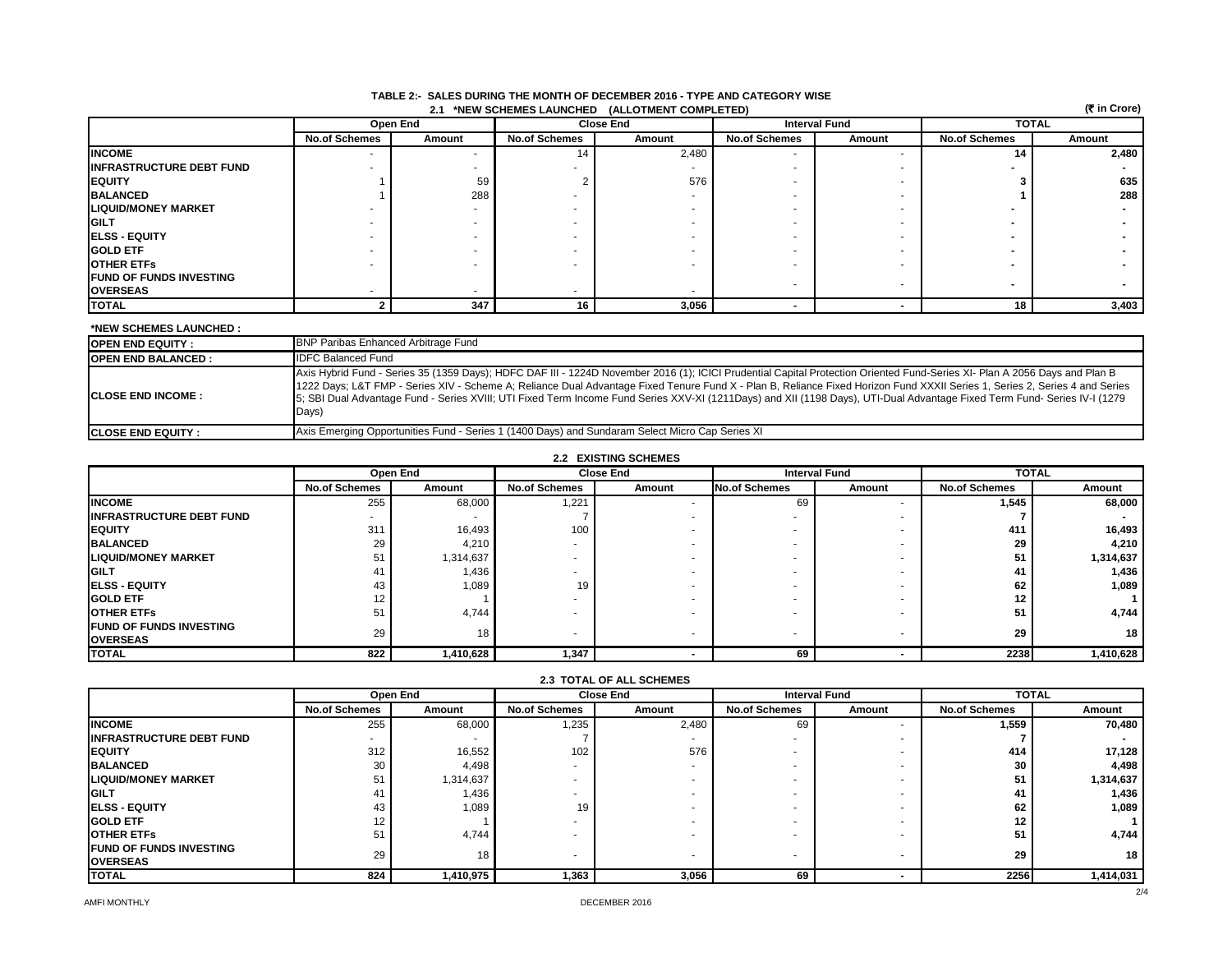#### **Table 3:-**

## **REDEMPTIONS / REPURCHASES DURING THE MONTH OF DECEMBER 2016**

| (₹ in Crore)<br><b>CATEGORY &amp; TYPE WISE</b> |           |                          |                          |              |                                         |                                                                       |                                                                 |  |  |
|-------------------------------------------------|-----------|--------------------------|--------------------------|--------------|-----------------------------------------|-----------------------------------------------------------------------|-----------------------------------------------------------------|--|--|
|                                                 | Open End  | <b>Close End</b>         | <b>Interval Fund</b>     | <b>TOTAL</b> | Net Inflow / (Outflow)<br>For the Month | Net Inflow / (Outflow)<br>For the Year to Date<br><b>Current Year</b> | Net Inflow / (Outflow)<br>For the Month<br><b>Previous Year</b> |  |  |
| <b>INCOME</b>                                   | 100,781   | 2,868                    | 13                       | 103,662      | (33, 182)                               | 137,428                                                               | 14,697                                                          |  |  |
| <b>INFRASTRUCTURE DEBT FUND</b>                 |           |                          |                          |              |                                         |                                                                       | 230                                                             |  |  |
| <b>EQUITY</b>                                   | 7,637     | 295                      | $\overline{\phantom{a}}$ | 7,932        | 9,196                                   | 45,781                                                                | 67,055                                                          |  |  |
| <b>BALANCED</b>                                 | 551       |                          | $\overline{\phantom{a}}$ | 551          | 3,947                                   | 22,792                                                                | 17,844                                                          |  |  |
| <b>LIQUID/MONEY MARKET</b>                      | 1,287,694 | $\overline{\phantom{a}}$ | $\overline{\phantom{a}}$ | 1,287,694    | 26,943                                  | 92,205                                                                | 53,220                                                          |  |  |
| GILT                                            | 2,626     |                          | $\overline{\phantom{a}}$ | 2,626        | (1, 190)                                | (1, 241)                                                              | 2,381                                                           |  |  |
| <b>ELSS - EQUITY</b>                            | 175       |                          | $\overline{\phantom{a}}$ | 182          | 907                                     | 5,028                                                                 | 2,903                                                           |  |  |
| <b>GOLD ETFS</b>                                | 27        |                          | $\overline{\phantom{a}}$ | 27           | (26)                                    | (614)                                                                 | (575)                                                           |  |  |
| <b>OTHER ETFS</b>                               | 395       |                          |                          | 395          | 4,349                                   | 12,777                                                                | 4,283                                                           |  |  |
| <b>FUND OF FUNDS INVESTING</b><br>OVERSEAS      | 39        | $\overline{\phantom{a}}$ | $\overline{\phantom{a}}$ | 39           | (21)                                    | (314)                                                                 | (342)                                                           |  |  |
| <b>TOTAL</b>                                    | 1,399,925 | 3,170                    | 13                       | 1,403,108    | 10,923                                  | 313,842                                                               | 161,696                                                         |  |  |

## **Table 4:-**

## **ASSETS UNDER MANAGEMENT AS ON DECEMBER 31, 2016 CATEGORY & TYPE WISE**

| (そ in Crore)<br><b>CATEGORY &amp; TYPE WISE</b>   |           |                  |                      |              |              |  |  |  |
|---------------------------------------------------|-----------|------------------|----------------------|--------------|--------------|--|--|--|
|                                                   | Open End  | <b>Close End</b> | <b>Interval Fund</b> | <b>TOTAL</b> | % to Total   |  |  |  |
| <b>INCOME</b>                                     | 599,820   | 142.215          | 6,036                | 748,071      | 45           |  |  |  |
| IINFRASTRUCTURE DEBT FUND                         |           | 1,856            |                      | 1,856        | @            |  |  |  |
| <b>EQUITY</b>                                     | 400,866   | 18,696           |                      | 419,562      | 26           |  |  |  |
| <b>BALANCED</b>                                   | 64,954    |                  |                      | 64,954       | 4            |  |  |  |
| LIQUID/MONEY MARKET                               | 308,731   |                  |                      | 308,731      | 19           |  |  |  |
| <b>GILT</b>                                       | 16,937    |                  | ٠                    | 16,937       |              |  |  |  |
| <b>ELSS - EQUITY</b>                              | 47,001    | 3.112            | ۰                    | 50,113       | 3            |  |  |  |
| <b>GOLD ETF</b>                                   | 5,519     |                  | ٠                    | 5,519        | @            |  |  |  |
| <b>OTHER ETFS</b>                                 | 28.834    |                  |                      | 28,834       | $\mathbf{2}$ |  |  |  |
| <b>FUND OF FUNDS INVESTING</b><br><b>OVERSEAS</b> | 1.760     |                  | ٠                    | 1,760        | @            |  |  |  |
| <b>TOTAL</b>                                      | 1,474,422 | 165,879          | 6,036                | 1,646,337    | 100          |  |  |  |

**@ Less than 1 %.**

| Table 5:-            | DATA ON FUND OF FUNDS (DOMESTIC) - DECEMBER 2016 | (₹ in Crore) |            |                                                                 |                                                            |
|----------------------|--------------------------------------------------|--------------|------------|-----------------------------------------------------------------|------------------------------------------------------------|
|                      | No. of Schemes                                   | <b>Sales</b> | Redemption | Assets under<br><b>Management</b><br>as on<br>December 31, 2016 | Average Assets under<br><b>Management for the</b><br>Month |
| <b>Fund of Funds</b> | 41                                               | 55           | 70I        | 5.251                                                           | 5,259                                                      |

### **Note :**

1. Fund of Funds is a scheme wherein the assets are invested in the existing schemes of mutual funds and hence, the figures indicated herein are included in tables 1 to 4. Data on fund of funds is given for information only.